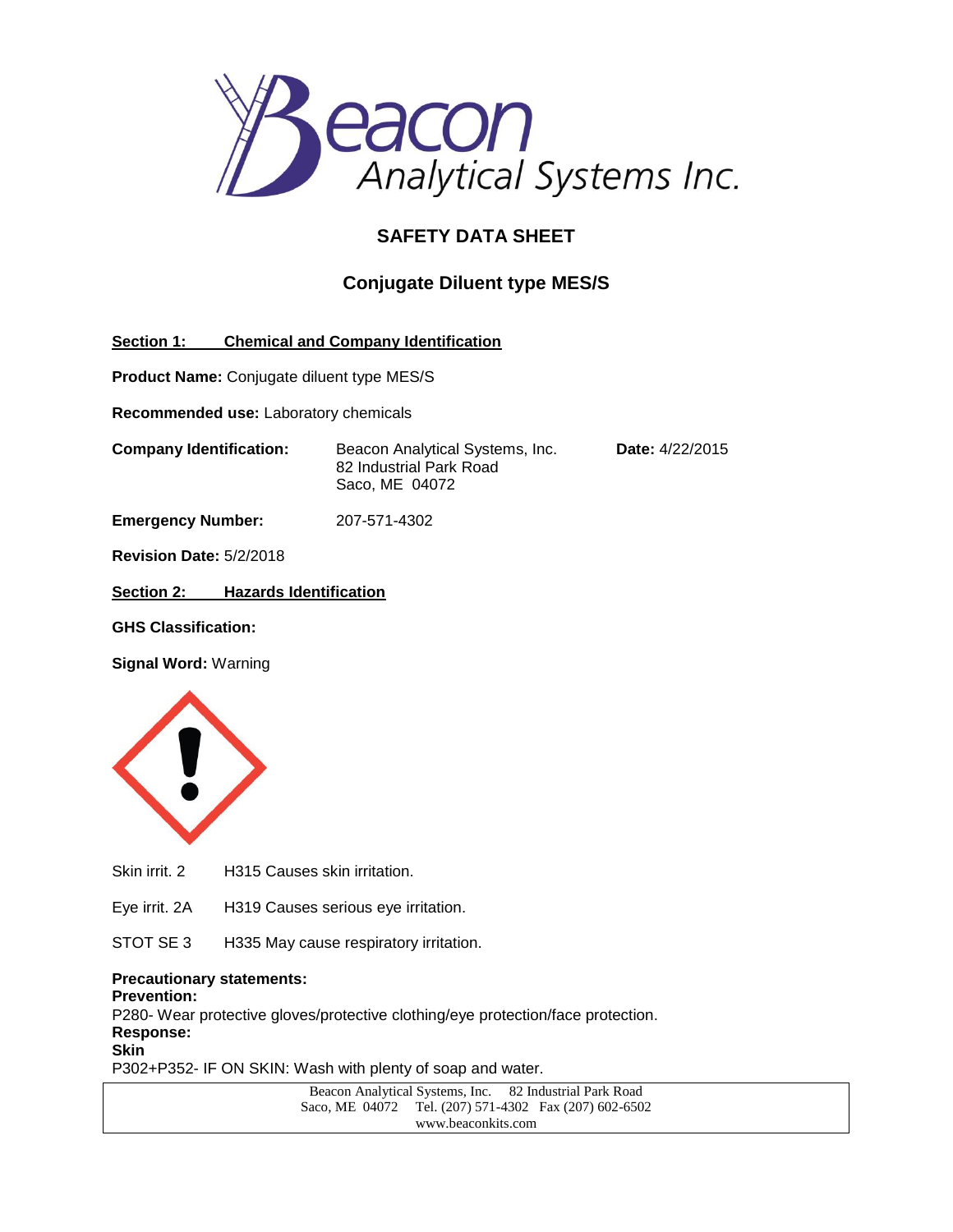## **Inhalation**

P304+P340- IF INHALED: Remove victim to fresh air and keep at rest in a position comfortable for breathing.

#### **Eyes**

P305+P351+P338- IF IN EYES: Rinse cautiously with water for several minutes. Remove contact lenses, if present and easy to do. Continue rinsing.

## **Other Classification Systems:**

NFPA ratings (scale 0-4): Health= 2 Fire= 0 Reactivity= 0 HMIS ratings (scale 0-4) Health= 2 Fire= 0 Reactivity= 0 Other hazards: PBT: N/A

vPvB: N/A

### **Section 3: Composition/information on ingredients**

Chemical characterization: Mixture

Hazardous components:

| CAS#        | <b>Chemical Name</b> | %<br>---- | EC#            |
|-------------|----------------------|-----------|----------------|
| 145224-94-8 | MES monohydrate      |           | 1-2% 224-632-3 |

## **Section 4: First Aid Measures**

- **General information:** Immediately remove any contaminated clothing.
- **If inhaled:** Remove to fresh air and seek medical advice.
- **In case of skin contact:** Immediately wash exposed skin with soap and copious amounts of water.
- **In case of eye contact:** Flush eyes with copious amounts of water for at least 15 minutes. Assure adequate flushing by separating the eyelids with fingers. Seek medical advice.
- **If ingested:** Rinse mouth thoroughly. Do not induce vomiting without advice from poison control center or medical professional. Seek medical attention if not feeling well.
- **Most important symptoms/effects, acute and delayed:** No information available.
- **Indication of immediate medical attention and special treatment needed:** No information available.

## **Section 5: Fire Fighting Measures**

- **Suitable extinguishing media:** N/A
- **Special hazards arising from substance or mixture:** N/A
- **Advice for firefighters:**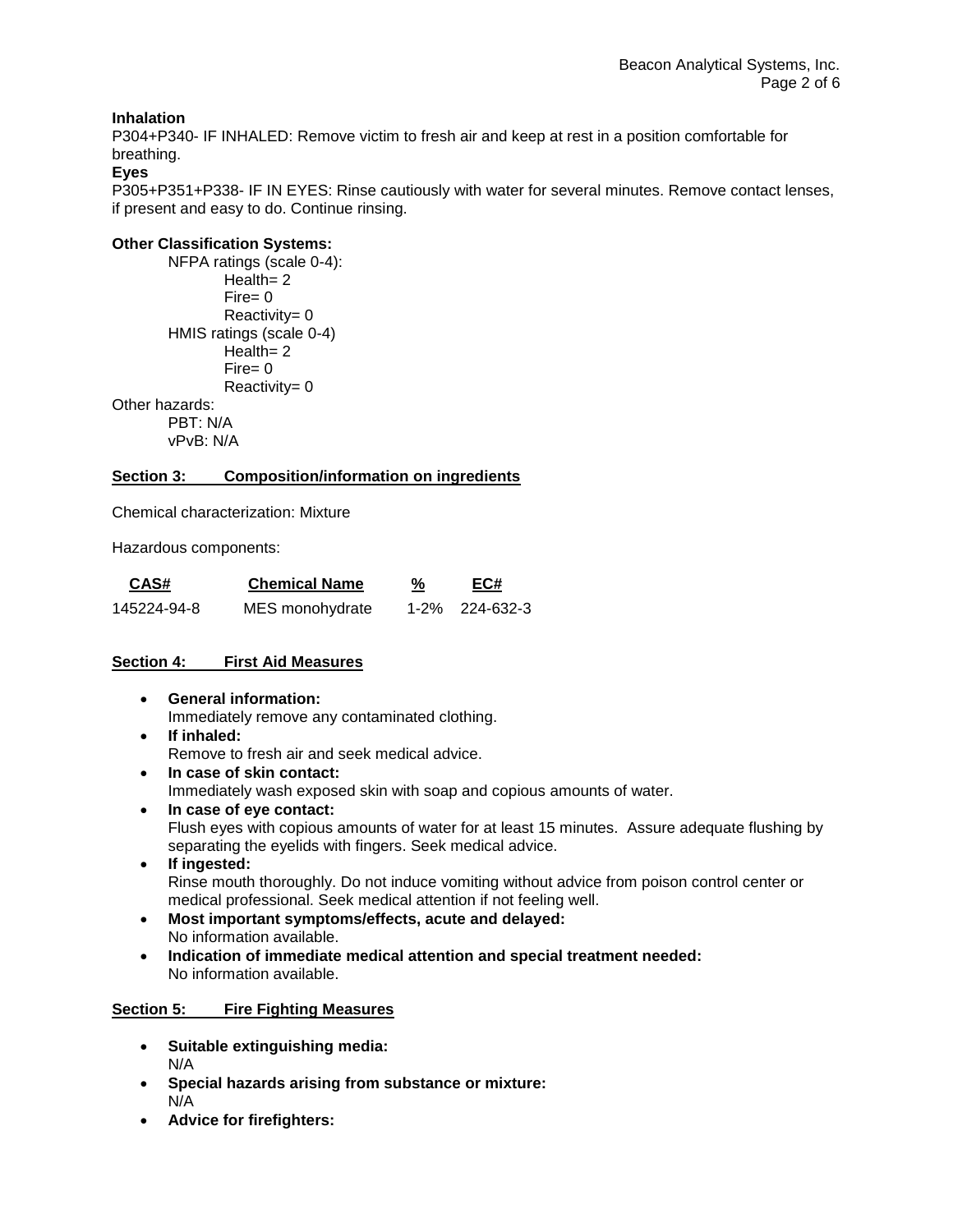N/A

#### **Section 6: Accidental Release Measures**

- **Personal precautions, protective equipment and emergency procedures:** Evacuate and ventilate area. Only trained personnel should handle spill cleanup. Wash spill site after cleanup is complete.
- **Environmental precautions:** Prevent entry into sewers and public water. Notify appropriate authorities if entry occurs.
- **Methods and materials for containment and cleaning up:** Contain any spills to prevent entry into water systems. Place cleanup materials into suitable container for disposal in accordance with regulations.

#### **Section 7: Handling and Storage**

- **Precautions for safe handling:** Use appropriate protective equipment. Wash hands and other exposed areas after handling before eating, drinking or smoking, and when leaving work.
- **Conditions for safe storage, including any incompatibilities:** Store in a dry, cool, well ventilated place. Avoid elevated temperatures.
- **Requirements to be met by storerooms and receptacles:**  Keep container tightly closed. Store at 2-8 °C
- **Information about storage in one common storage facility:** No information available.
- **Further information about storage conditions:** No information available.

## **Section 8: Exposure Controls/Personal Protection**

- **Control Parameters Components with limit values that require monitoring at the workplace:** No information available. **Components with biological limit values:** No information available.
- **Appropriate engineering controls:**  Ensure adequate ventilation, especially in confined areas.
- **Individual protection measures: General protective and hygienic measures:** Keep away from food, beverages, and feed. Immediately remove any contaminated clothing. **Breathing equipment:** Where excessive vapor, mist, or dust may result, use NIOSH approved respiratory protection. **Eye Protection:** Wear safety glasses. Eyewash station. **Skin and body Protection:** Wear protective gloves. Lab coat.

## **Section 9: Physical and Chemical Properties**

- **Physical state:** Liquid
- **Color:** Pale amber to colorless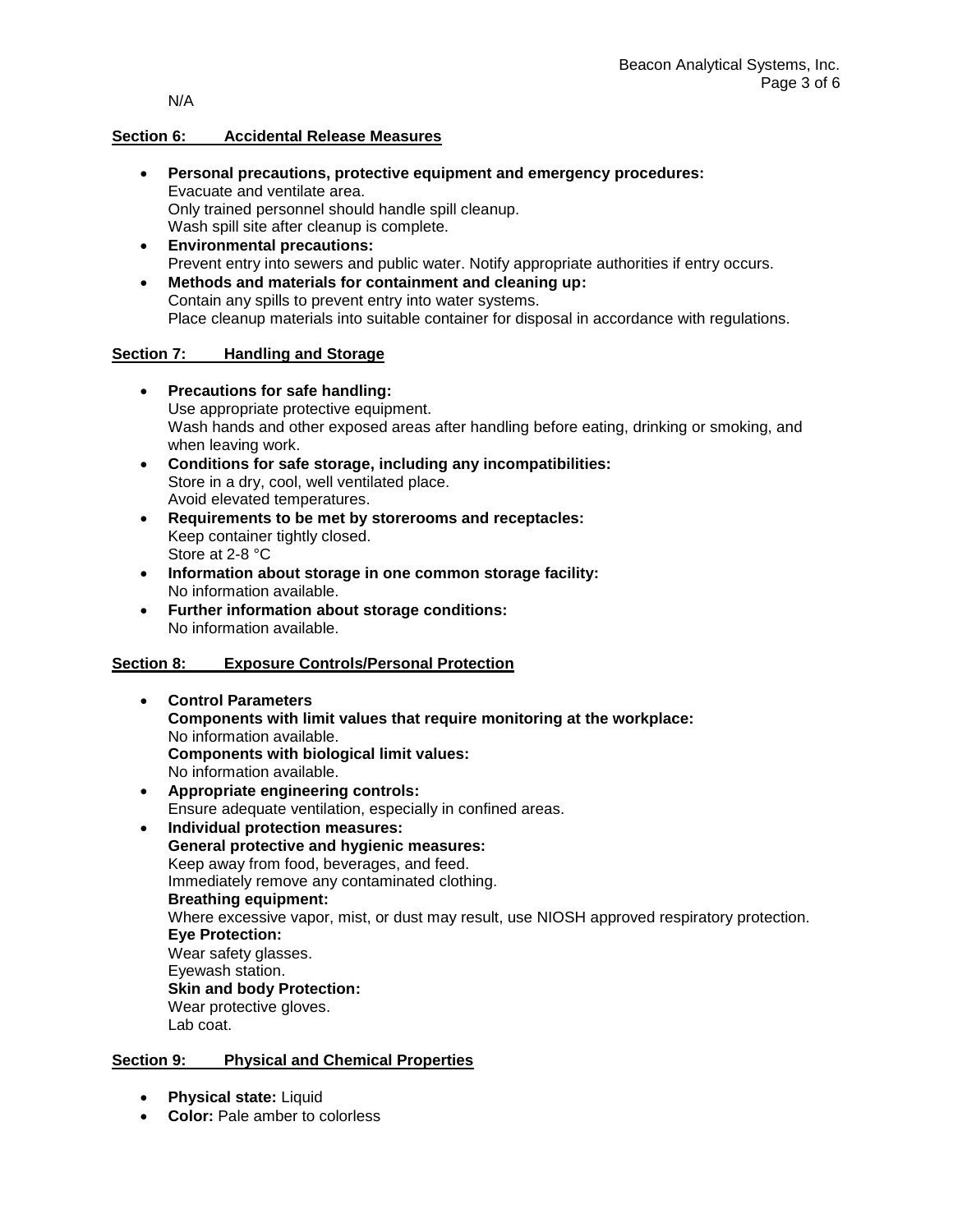- **Odor:** None
- **Odor threshold:** No information available.
- **pH:** Neutral
- **Melting point/range:** No information available.
- **Boiling point/range:** 100 °C
- **Flash point:** No information available.
- **Evaporation rate:** No information available.
- **Flammability (solid, gaseous):** No information available.
- **Upper/ Lower explosive limits:** Lower: No information available. Upper: No information available.
- **Vapor pressure (at 20 °C):** No information available.
- **Vapor density:** No information available.
- **Relative density:** No information available.
- **Solubility(ies):** Water: Fully miscible.
- **Partition coefficient(n-octanol/water):** No information available.
- **Autoignition temperature:** No information available.
- **Decomposition temperature:** No information available.

#### **Section 10: Stability and Reactivity**

- **Chemical Stability:** Stable under recommended storage and handling.
- **Possibility of hazardous reactions:** None known.
- **Conditions to avoid:** None known.
- **Incompatible materials:** Strong oxidizing agents.
- **Hazardous decomposition products:** Thermal decomposition generates: CO<sub>2</sub>, CO, nitrogen oxides, sulfur oxides.

#### **Section 11: Toxicological Information**

To the best of our knowledge, the chemical, physical, and toxicological properties of this product have not been thoroughly investigated. The following refers to the hazardous ingredient(s) of the product. Other harmful effects cannot be excluded.

 **Acute toxicity LD/LC 50 values:** No information available. **Chronic Toxicity Irritation:** May cause skin, eye, and respiratory irritation **Sensitization:** No information available. **Carcinogenicity:** No information available. **Mutagenic effects:** No information available. **Reproductive effects:** No information available. **Developmantal effects:** No information available. **Teratogenicity:**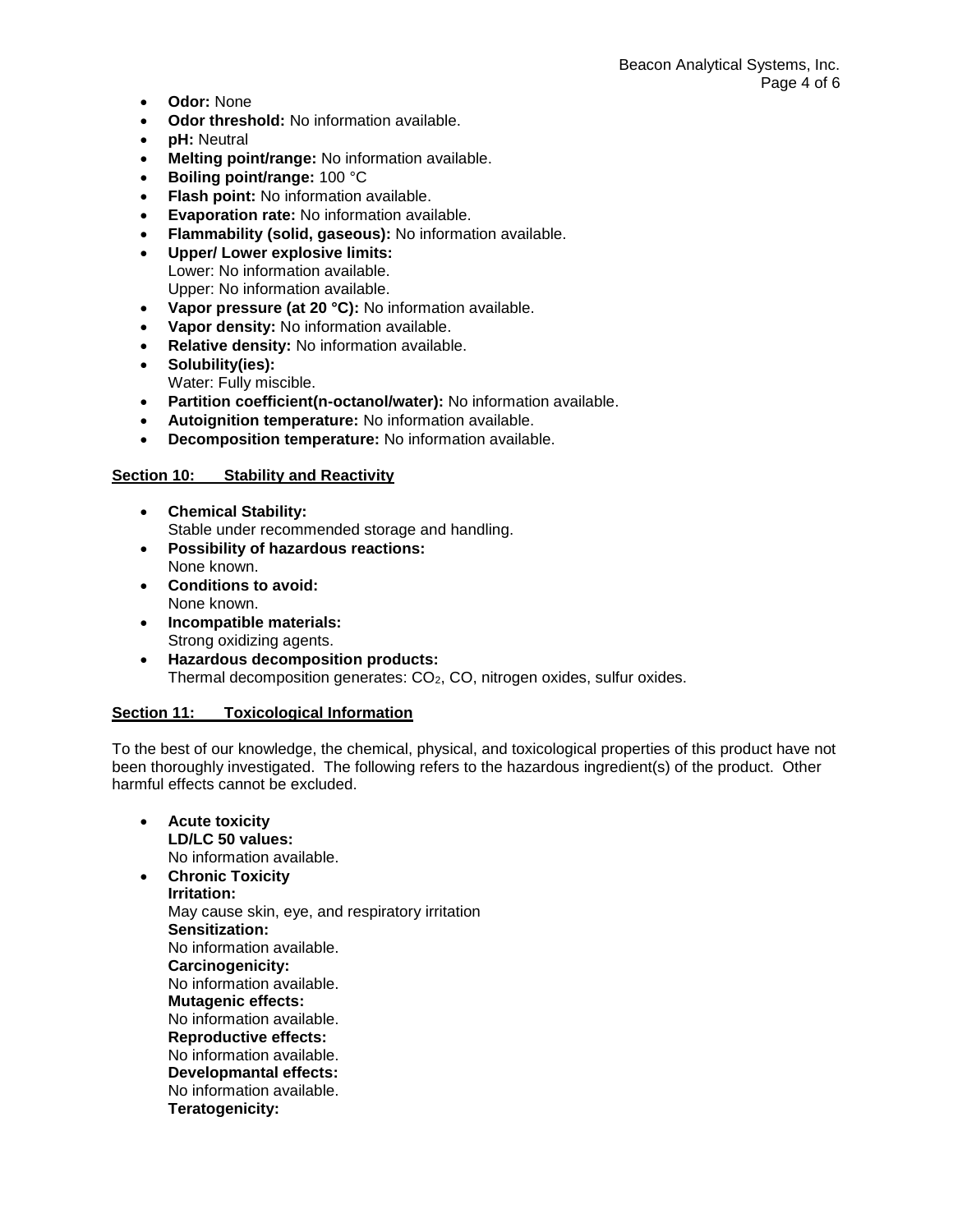No information available.

#### **Section 12: Ecological Information**

- **Aquatic toxicity:** No information available.
- **Terrestrial toxicity:** No information available.
- **Persistence and degradability:** No information available.
- **Bioaccumulative potential:** No information available.
- **Mobility in soil:** No information available.
- **Other adverse effects:** No information available.

#### **Section 13: Disposal Considerations**

Dispose of material in accordance with federal, state, and local regulations. Do not allow product to be released into the environment.

## **Section 14: Transport Information**

**UN-Number DOT, ADR, ADN, IMDG, IATA:** Void **UN proper shipping name DOT, ADR, ADN, IMDG, IATA:** Void **Transport hazard class DOT, ADR, ADN, IMDG, IATA:** Void **Packing group DOT, ADR, ADN, IMDG, IATA:** Void **Environmental hazards Marine Pollutant:** No **Special precautions for user:**

N/A

**Section 15: Regulatory Information** N/A

#### **Section 16: Other Information**

For research use only, not for human or veterinary clinical use.

DISCLAIMER: This document is believed to be accurate, but does not purport to be all-inclusive and should be used only as a guide. Beacon Analytical Systems, Inc. shall not be held liable for any damage